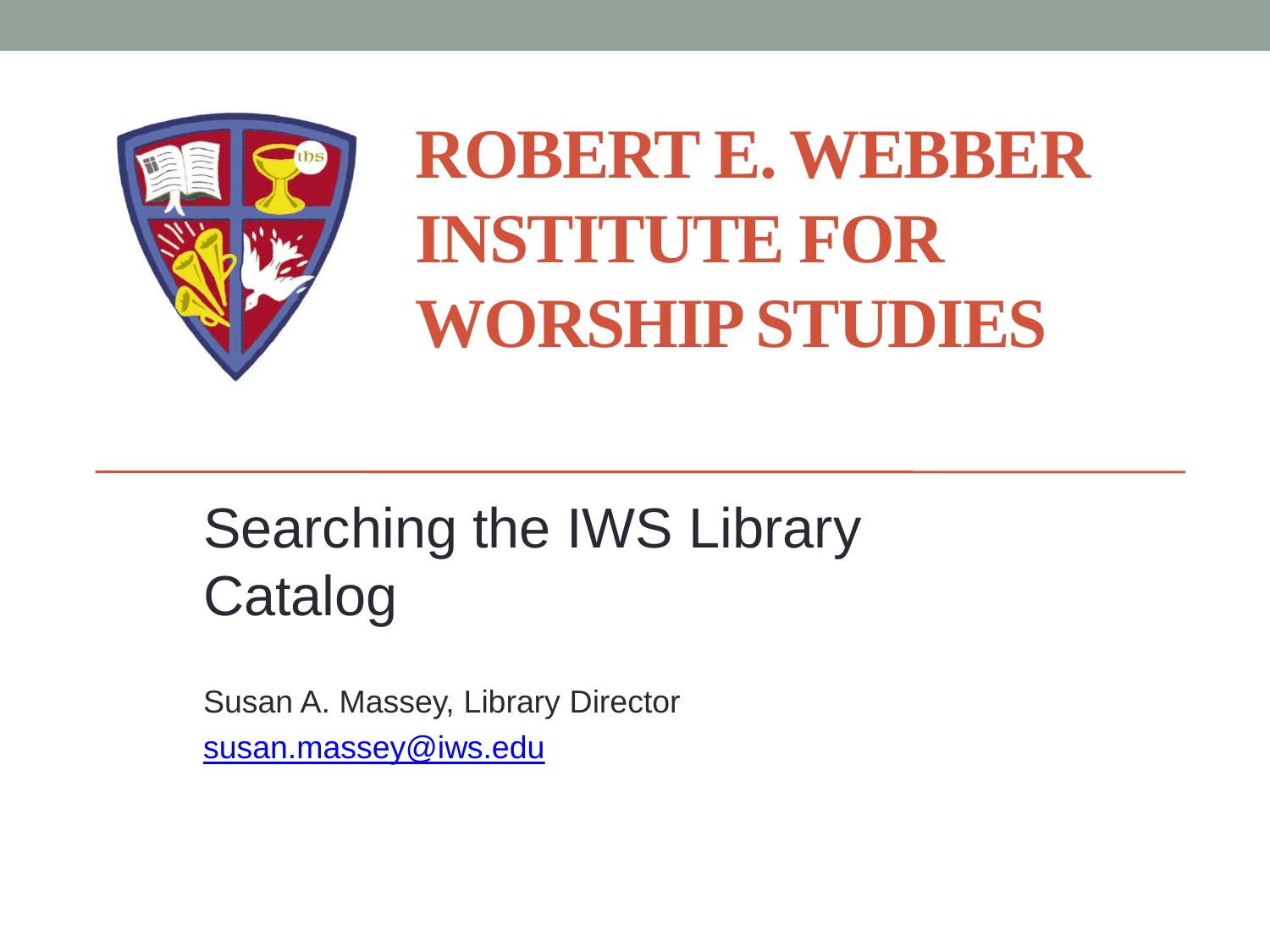### IWS Library Catalog

- Go to IWS home page: [https//iws.edu](http://www.iws.edu/)
- Select *Resources* > *Library > Catalog*



GROW Center Su

Forming Servant Leaders in Christian Worship Renewal

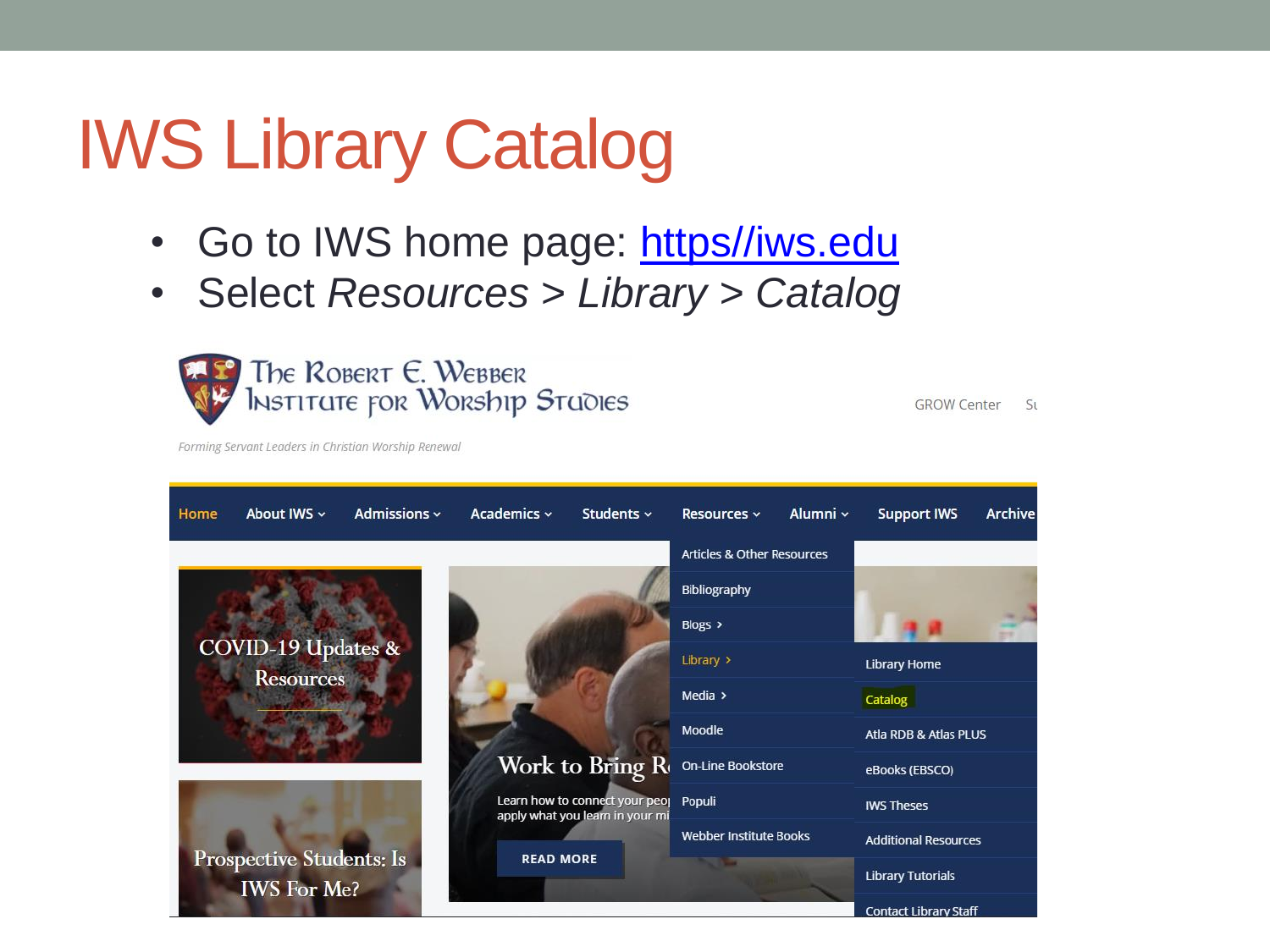### IWS Library Catalog - Basic Search

- You can search the library catalog without logging into your personal account
- You can do a basic search in the main page search box:

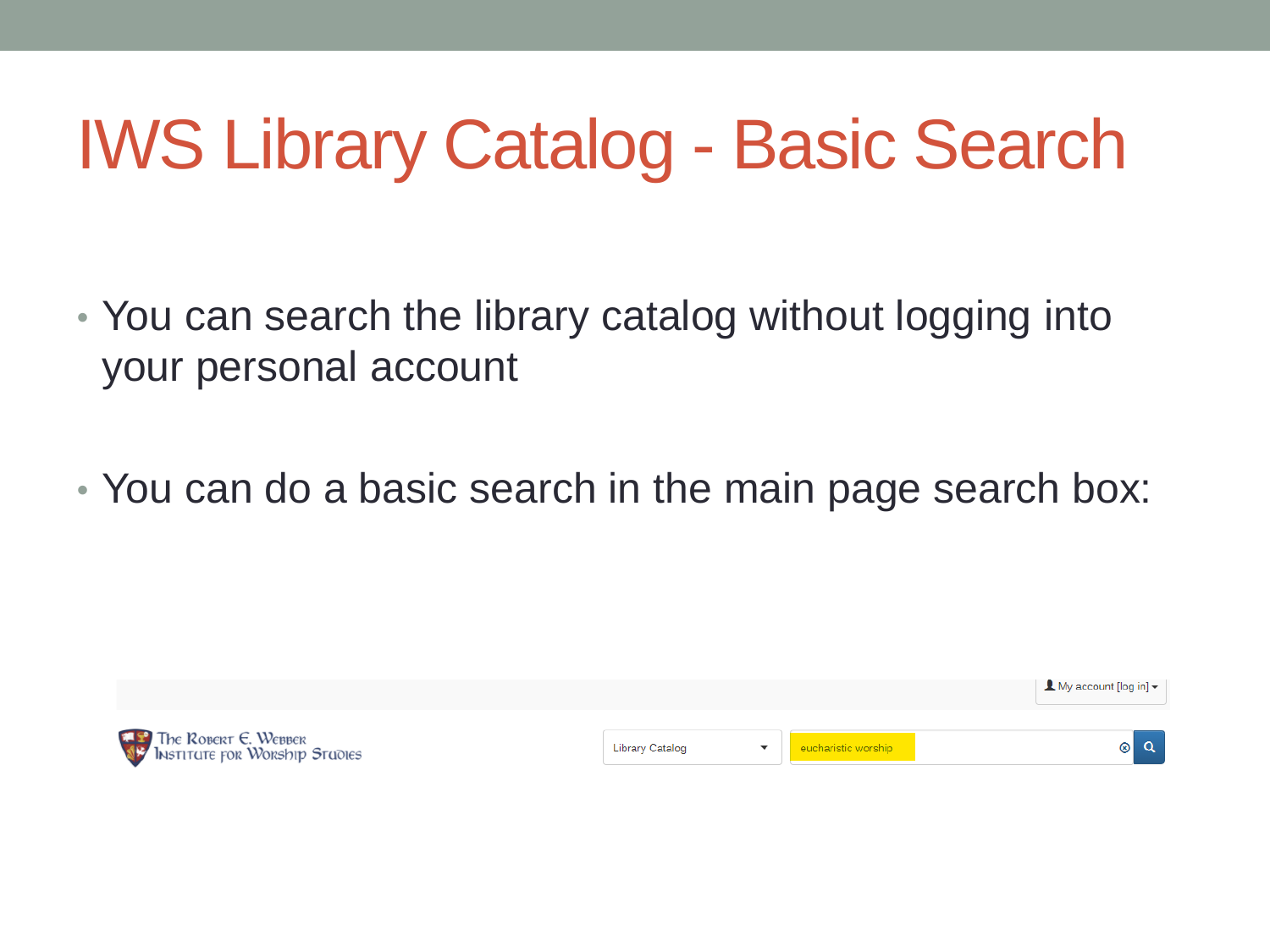#### Catalog Advanced Search

The Advanced Search screen helps you refine your search to get more specific results.

• *Field-specific searching:*  you can limit your search terms to particular fields of a catalog record

| • You can also limit by |
|-------------------------|
| material format or item |
| location:               |

| Keyword |  |
|---------|--|
|         |  |
| Title   |  |
| Author  |  |

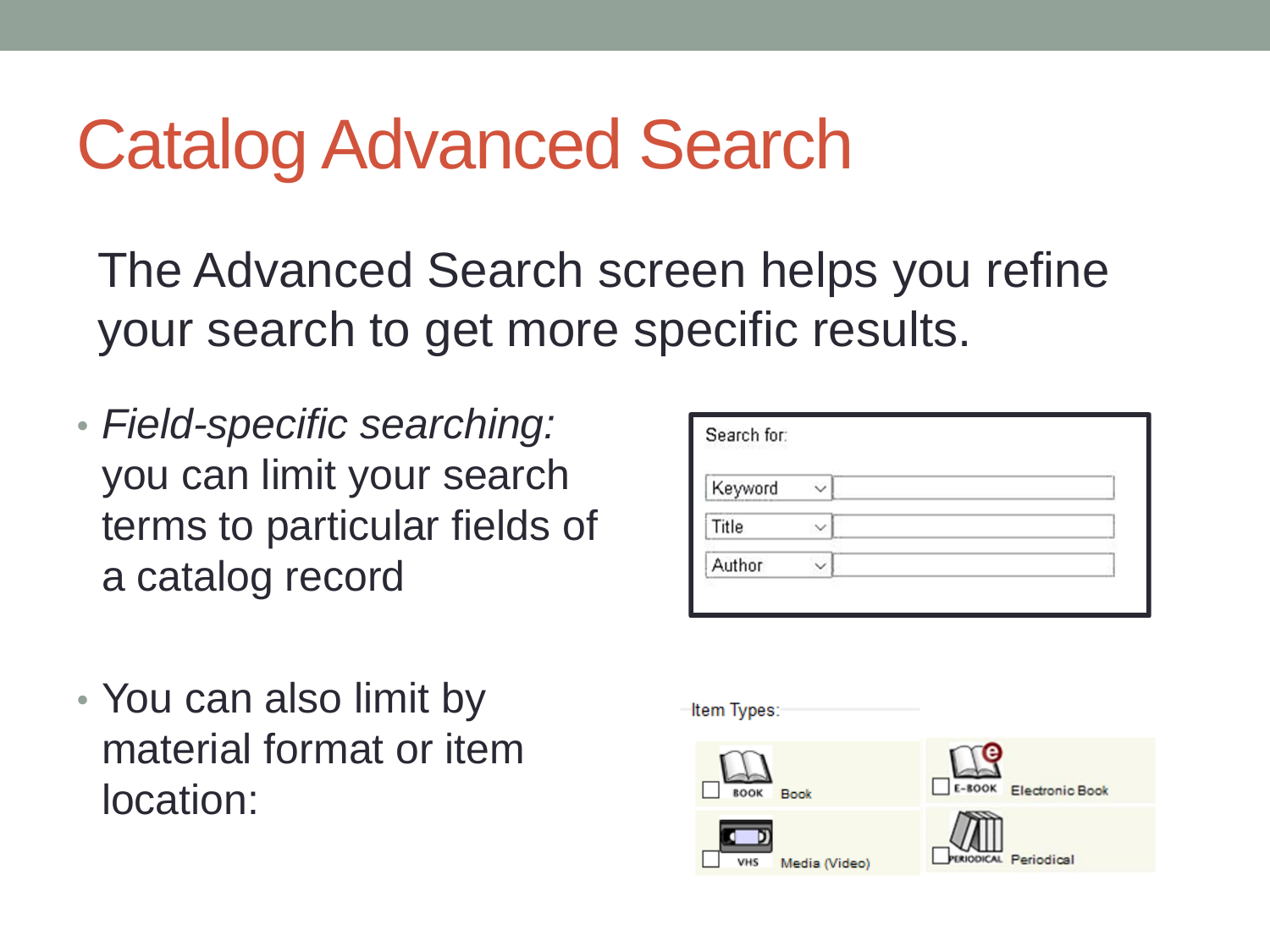#### Search by Subject

#### **Topic**

Lord's Supper (4) Lord's Supper. (3)

Public worship. (3)

Worship (3)

Church. (2)

Liturgics. (2)

Baptism. (1)

Christian education. (1)

Christianity (1)

Christianity and culture. (1)

Church  $(1)$ 

Evangelicalism. (1)

- The library catalog uses consistent subject terms from the Library of Congress Subject Headings.
- Find a resource that addresses your topic, then search by the assigned subject terms.
- Subject terms can be found on the left-hand "refine your search" pane of a search results screen.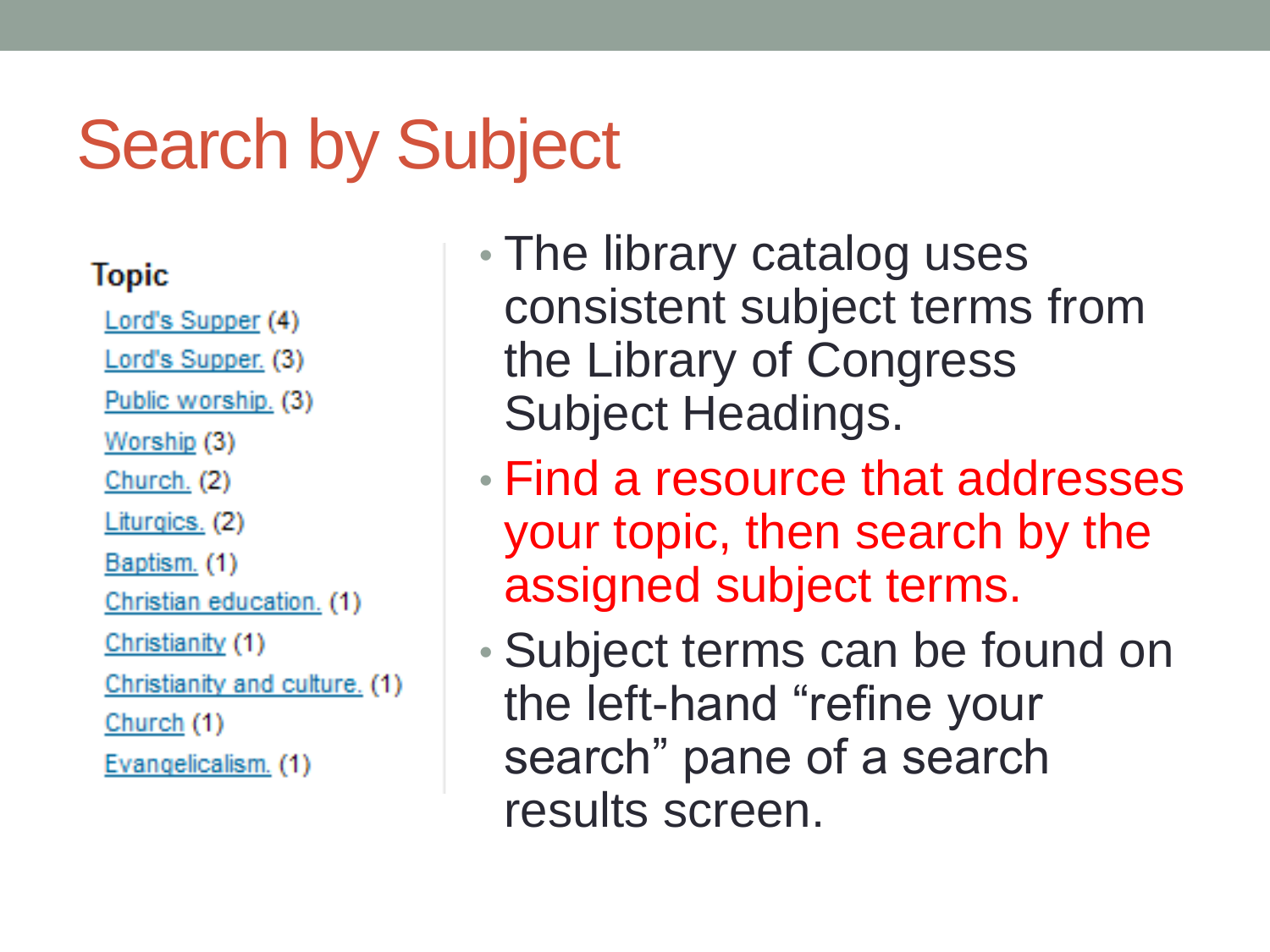#### Catalog Course Reserves

• The Course Reserves link allows you to search required or recommended books by IWS course number.



- Reserve books are kept in a special location during IWS on-site sessions to allow all students to review them before deciding to check out or purchase them.
- Reserve books may be checked out overnight during the on-site sessions. Books *must be returned the next day.*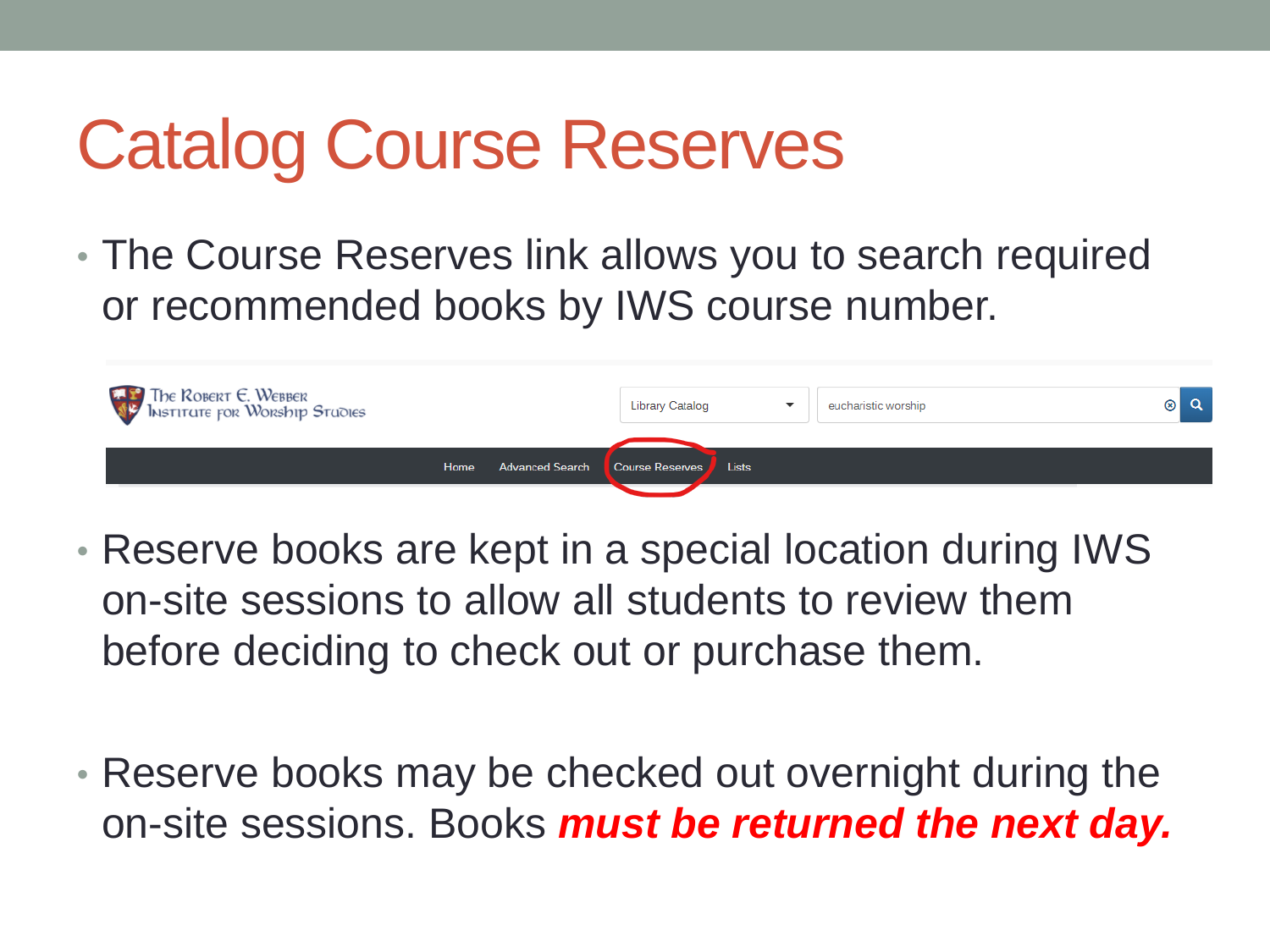## IWS Library Catalog: Search Results



#### TIPS:

- Scroll down to see item availability, dates due for checked-out items, and number of holds placed on the title already
- Refine your search using facets on the left
- Check the *shelving location*: Reference and Webber do not circulate; Reserves only check-out overnight during sessions
- Use the Actions menu to save a complex search to repeat later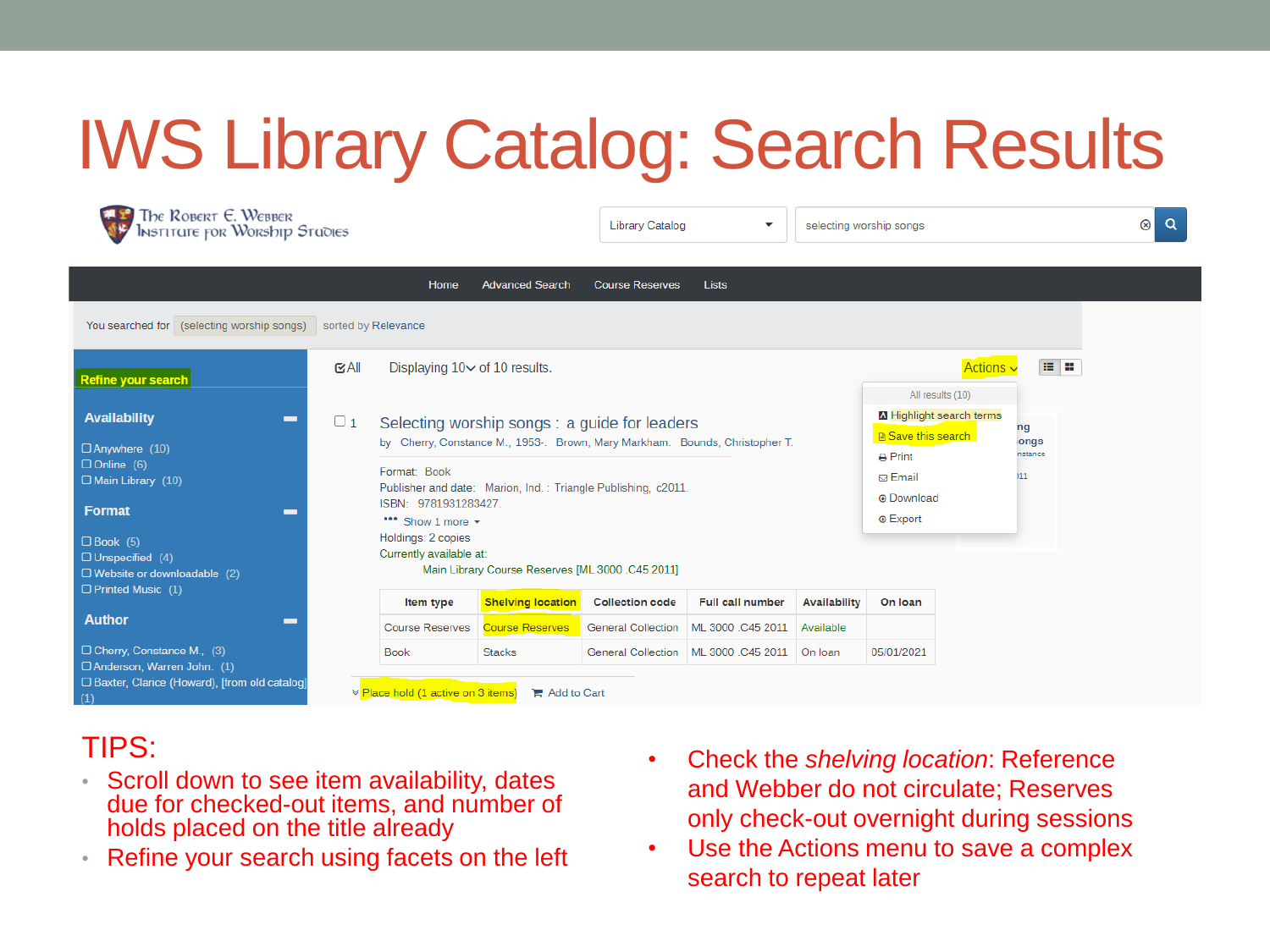### IWS Library Catalog: eBook Example

#### TIP:

- Click the link in the catalog record to go to the login screen for access
- Login to eBooks (EBSCO) with your *Canvas/Populi* UserID & Password

 $\Box$  1 The drama of scripture : finding our place in the biblical story by Bartholomew, Craig G., 1961-. Goheen, Michael W., 1955-.

Format: Book Publisher and date: Grand Rapids, Michigan: Baker Academic, [2014] Edition: Second Edition ISBN: 9780801049569 (pbk.). \*\*\* Show 1 more \* Online Resources: Click here for access Holdings: 1 copy Currently available at:



Main Library Course Reserves [BS 635.3 .B37 2014]

| <b>Item type</b>       | <b>Shelving location</b> | <b>Collection code</b>        | <b>Full call number</b> | Availability |
|------------------------|--------------------------|-------------------------------|-------------------------|--------------|
| <b>Course Reserves</b> | Course Reserves          | <b>EBSCO eBook Collection</b> | BS 635.3 B37 2014       | Available    |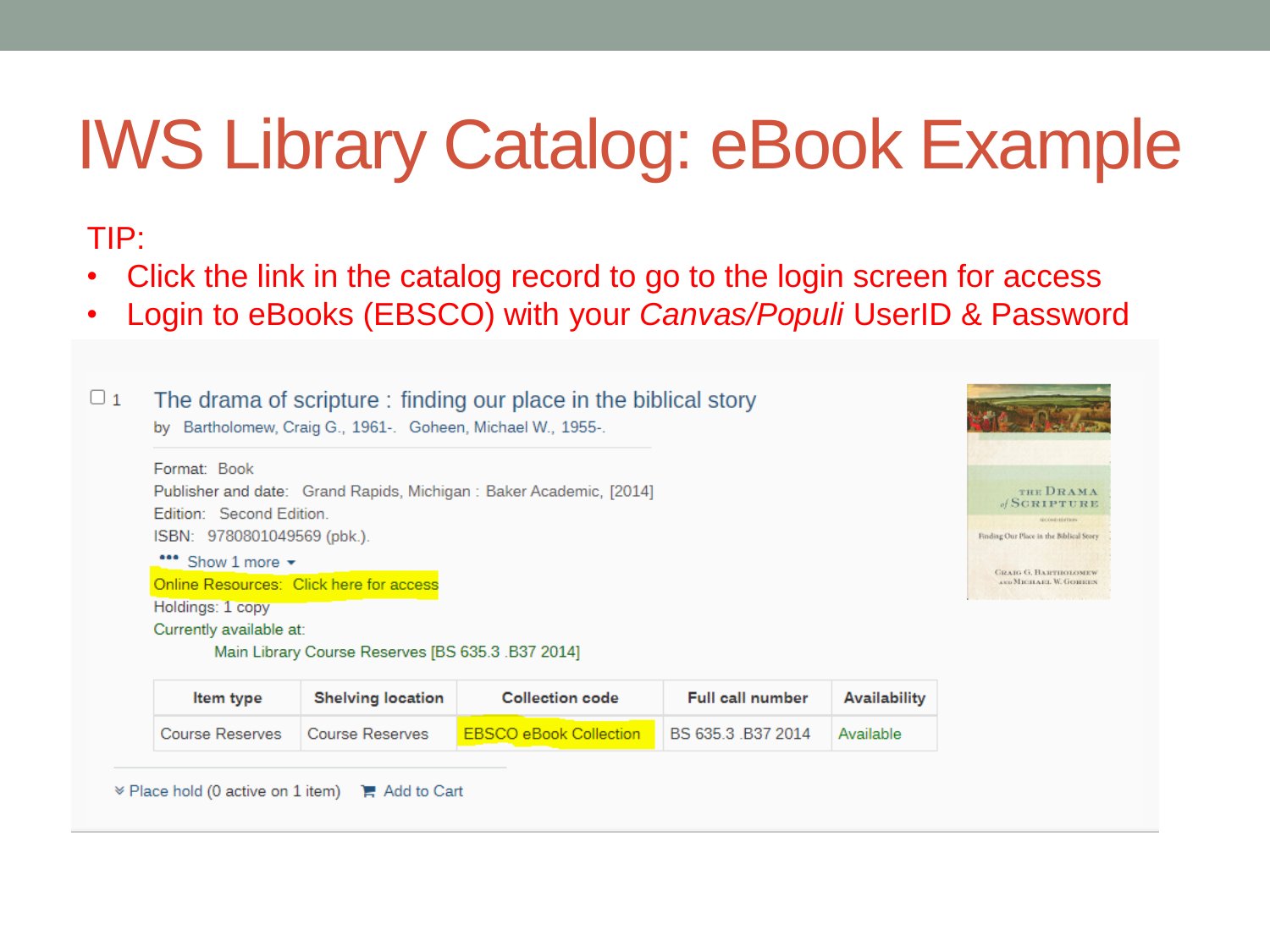### IWS Thesis Collection Online

- You can search for digital and print copies of IWS theses in the catalog
- See tutorial: How Do I Obtain a Copy of an IWS Thesis?
- When you find the thesis record you want in the catalog, click on the "Online Resources" link to access the digital copy
- You will need to login to Populi to retrieve the file.